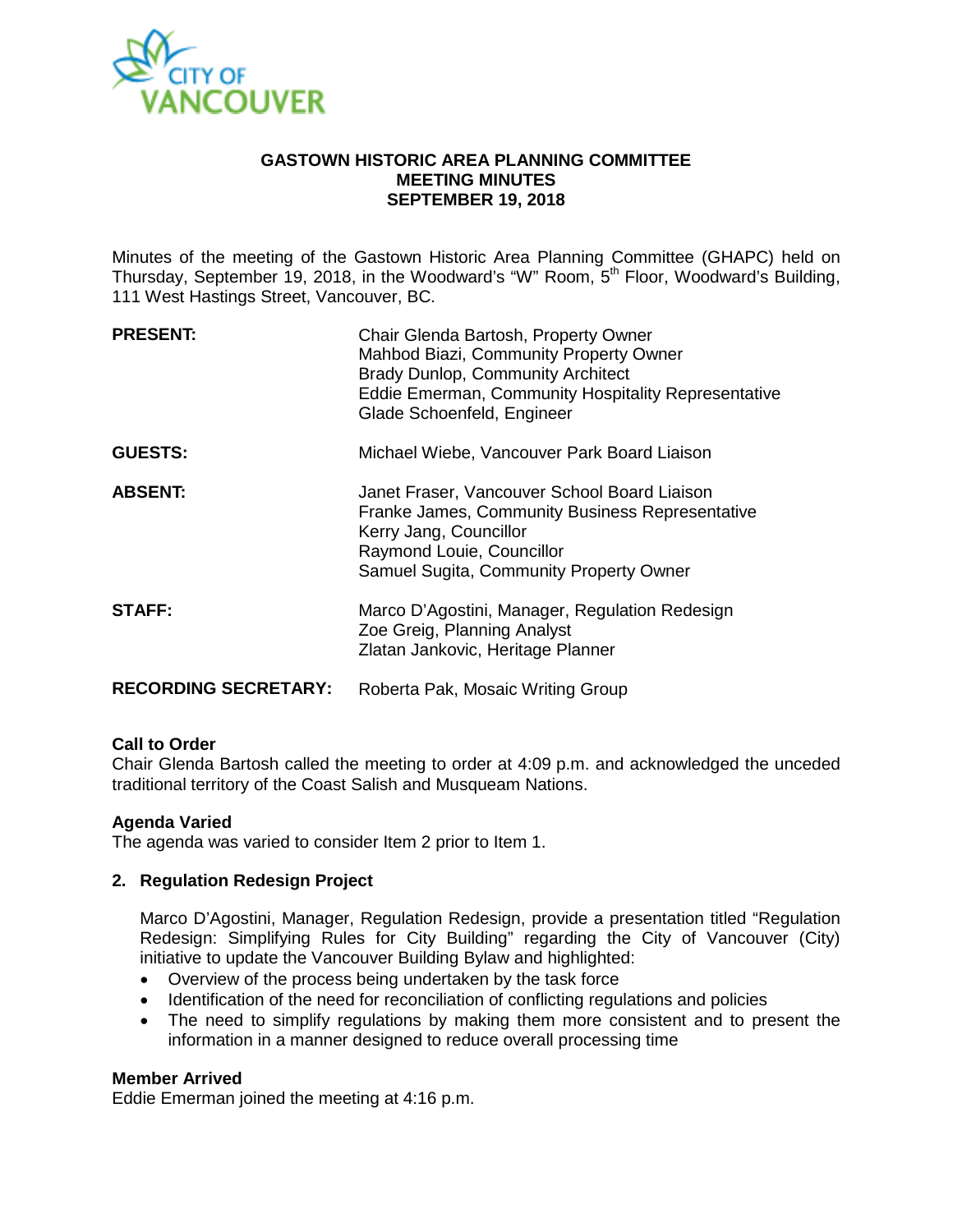- The City Clerk's Office is overseeing a review of the role of Land Use Advisory Committees and their Terms of Reference as a part of this Regulation Redesign initiative
- The City Clerk's Office will distribute a survey to GHAPC members in late October 2018
- The review focuses on the broad application of the regulations and is not specific to heritage bylaws or zoning.

Discussion ensued on:

- Concerns regarding the discretionary tool available to the Director of the Planning that allows for decisions to override GHAPC recommendations
- Need to update the HA-2 District Schedule and Design Guidelines with improved clarity in terminology and to remove inaccuracies
- Concerns relating to the continued demolition and alteration of heritage designated buildings in historic area of Gastown
- Need for GHAPC to reference Standards and Guidelines for the Conservation of Historic Places in Canada in future recommendations
- Existing HA-2 design guidelines do not reflect best practices and should be improved to reflect heritage standards, both nationally and internationally
- Concerns regarding a perceived disconnection in the consultation planning process:
	- o GHAPC is not consistently asked to review development applications
	- o There are inconsistencies in the timing of projects being presented to GHAPC for consideration
	- o GHAPC recommendations are not included in reports to Council which is disheartening for volunteer members committed to a community-based advisory process

# **Guests Arrived**

Michael Wiebe joined the meeting at 4:25 p.m.

- The streamlining of the permit process for work on heritage buildings would create an incentive for property owners to undertake necessary repairs in a timely manner
- Property owners are already faced with a cost penalty for heritage projects:
	- o Owners are trying to do the right thing by undertaking voluntary upgrades to improve energy performance and maintenance
	- o The long permitting process is a hindrance
	- o Streamlining the process for heritage buildings would assist in incenting owners to undertake needed work
- Suggestion to use best practices from other cities
- Suggestion to review the role and composition of GHAPC to improve its effectiveness.

# **Agenda Varied**

The order of the agenda was resumed.